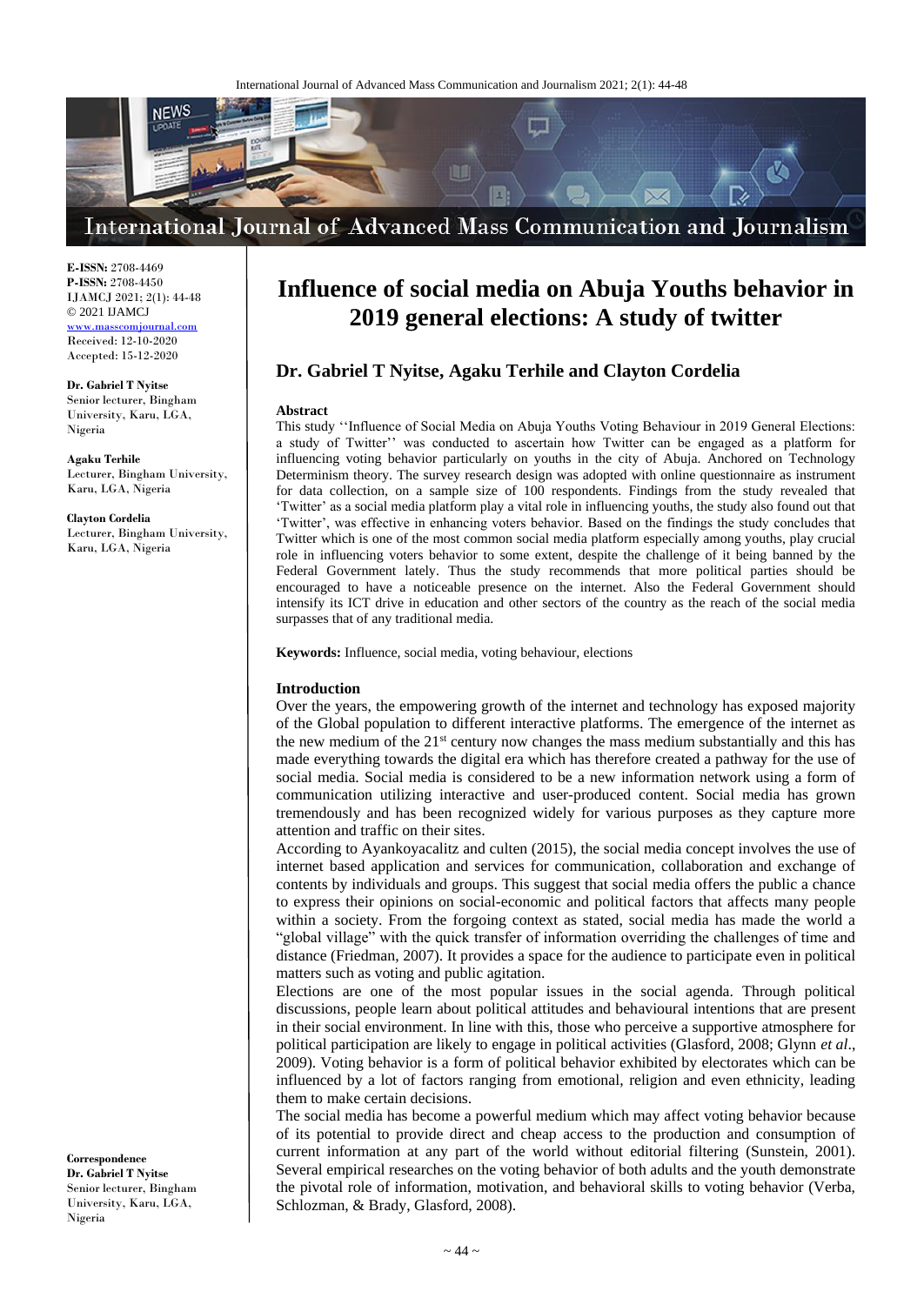Scholars contend that youth who are well informed about polity have a greater number of resources and skills more likely to vote.

To this, not only do social media provide information about political affiliations, candidates and their part manifestoes, it also provides a platform through which voters can relate and interact with themselves on issues about the candidates. Nearly every political party in the country use social media to campaign and advance its plans to supporters. This study therefore investigates the Influence of Social Media on Abuja Youths Voting Behaviour in the 2019 General Elections: a study of Twitter.

### **Statement of the Problem**

Social media plays a very important role in today's contemporary world as it is growing rapidly and moving everything towards the digital era.

This study emphasis is on social media and how it has influenced the voting behavior of youths. Although the Social media has helped in increasing the popularity of their candidate or parties, it has the capacity to make or mar their chances and voters perception. Social media can be used by various parties to propagate false news, rumors and propaganda about individual candidates or parties and such information on the internet spread extremely faster than expected and often leads to disastrous outcomes.

This has a huge influence on voter's behaviour, as most voters who read stories online have a tendency to believe such stories without cross checking facts and so their decisions is based on such news.

This study therefore aims to look at the influence of social media on the voting behaviour of youths in the 2019 General Elections: a study of Twitter.

#### **Objective of the Study**

The aim of this study is to determine the influence of social media on voter's behavior among Abuja youths in the 2019 General Elections. The specific objective of the study includes:

- To find out if social media influences voter's behavior in Abuja.
- To determine the influence social media has on voter behaviour among Abuja youths.

#### **Conceptual Clarification Social Media**

The concept of "social media" has attracted so many definitions from different disciplines. In a lay man's explanation, it may simply connote "within group interactive communication". According to Suomen Toivo-Think Tank (2012), social media are new information network and information technology using a form of interactive communication skills, where users produce the content of information and interpersonal relationships are established and maintained in the process. A typical social media services could be content sharing, web communities, or an internet forum. Typical examples of social media include; Twitter, Facebook, Instagram, WeChat, MySpace, snap chat, Google+, WhatsApp, and many more.

Social media is an online tool and utility that allows communication of information, online participation and collaboration and on the media, the users are not passive like in the case of television, radio and magazine; rather they are active in the formation and exchange of information

Adedeji (2015) in (Sweetser and Laricsy, 2008). Social media literacy is important because it provides an opportunity for increased confidence in becoming an active citizen in the society.

Social media are media for interaction as a superset beyond social communication. It is ubiquitously accessible, and enables by scalable communication techniques. It allows for exchange of ideas and opinions, quickly and easily with just a click. The media is a body that users would find attractive and even hard to do without.

## **Voting Behavior**

The study of voting behavior began in the late eighteenth century (Jensen 1969), although most of the very early work does not meet strict scholarly standards.

Voting behavior is a form of electoral behavior. It is a term that explains why voters take decision to vote a party/candidate and vote for or against and this determines the voting pattern of electorate and it is often influenced by voter's loyalty.

Rice (1928, p. p.vii) stated: "The phenomena of politics are functions of group life. The study of group life per se is a task of sociology." In general terms, despite variations in emphasis between different approaches, the sociological study of voting behavior is concerned with the way individuals obtain, select, and process information related to the political arena; the various forces that shape this process; the relevance individuals attribute to the political sphere; and how they decide to participate in or refrain from specific political actions. Elections provide a convenient focus, a point where the often elusive and latent processing of political information manifests behavioral correlates such as voting or abstaining and supporting one candidate or the other.

## **Literature Review**

## **Social Media and Voting Behaviour**

The internet is the new mass medium that affects many aspects of everyday life. At inception, social media was regarded by professionals as a mere social platform where people meet to socialize. Today social media is that and more. Social media platforms like twitter have become a notable venue for people to try to convince their friends to vote.

The internet could affect voting behavior because of its potential to provide direct and cheap access to the consumption and dissemination of information. Not only do social media provide information about political affiliation, candidates and their party manifestoes, it also provides a platform through which voters across cultural divides can relate and interact with themselves on issues about these candidates.

With the advent of the social media; twitter, face book, Instagram among others which has contributed largely to the success of electioneering process in the world. The media helps in performing her surveillance function and mobilizing the electorates to taking informed decisions on parties and candidates with whom to support or cast their votes. (Anderson et al., 2017:69-70)<sup>[3]</sup>.

According to Anderson *et al*., (2017:70) [3] information and communication technologies appear to resuscitate hope for social and political change in Africa and, indeed ICTs have been at the Centre of the democratic project in many countries.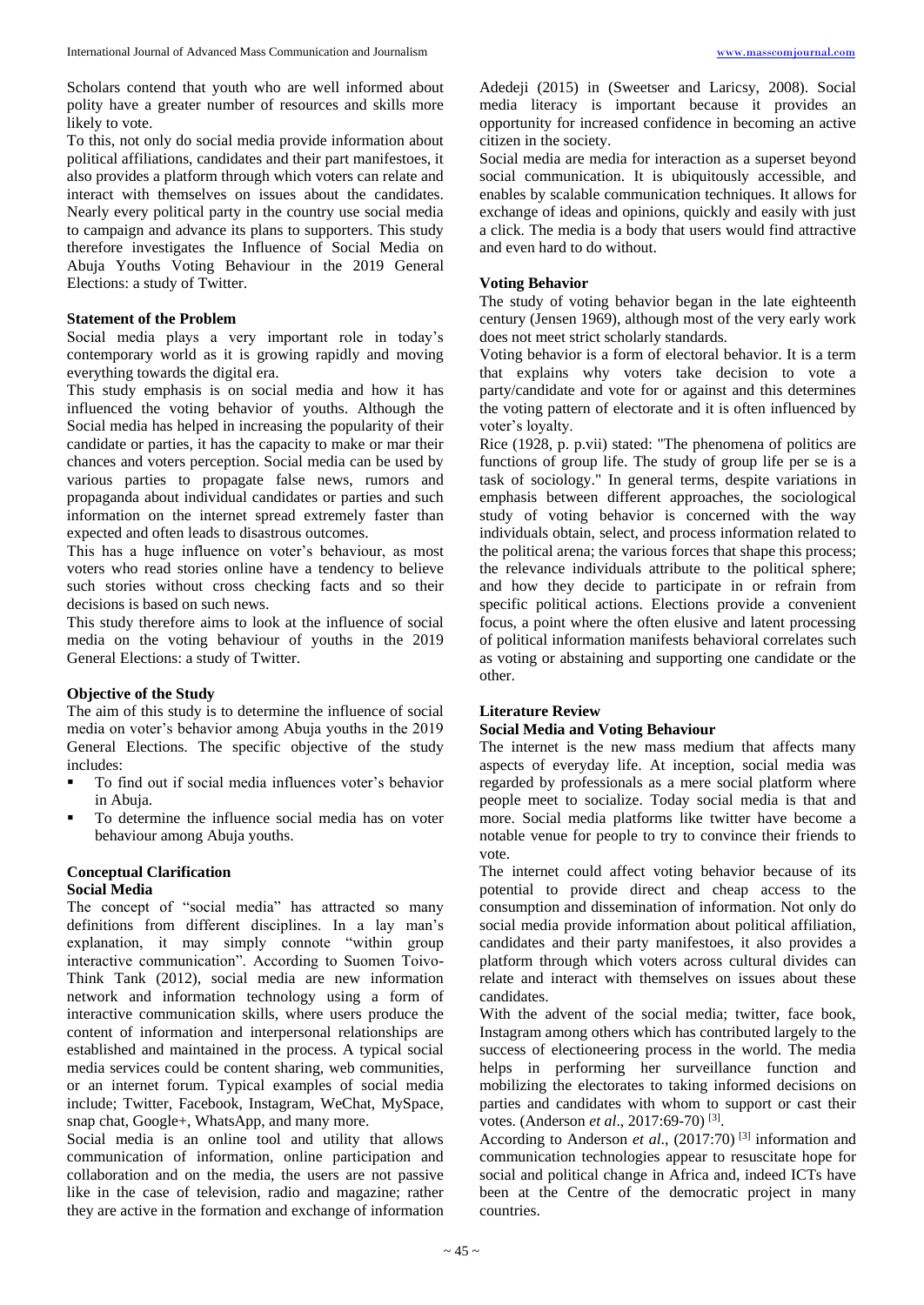#### **Voting and Voting Behaviour**

Voting is the main form of political participation in liberal democratic societies and the study of voting behavior is a highly specialized sub-field within political science. The analysis of voting pattern invariably focuses on the determinants of why people vote as they do and how they arrive at the decision they make.

Voting is one of the stages in the election process. It is an indication of a choice or opinion as to a matter on which one has a particular right to be consulted. It is the franchise of citizens to support or against a particular person, view, programme or policy.

Voting according to Collins English dictionary is the action or process of indicating choice, opinion or will on a question such as the choosing of a candidate, by some recognized means such as a ballot. In all states, voting is free and voluntary; no one can be compelled to vote. It is also a crime to try to stop another person from voting. Voting is private, no one can see how another person votes and a person may vote only ones in an election.

Voting behavior on the other hand is the way that different people tend to vote. The notion of voting behavior implies the study of voter's preference, alternative, programmes, ideology, etc., on which elections are fought. Among other things, voting behavior helps to arrive to a decision which official are chosen to run our governments. It is rather a complex and multifaceted subject.

## **Twitter and Voting Behaviour**

Twitter's relevance in politics can be seen in its ability to make the politician connect with the electorate through text, audio or video without any gatekeeping interference. Candidates and their campaigns can gauge reactions to their messages in real time. Voters can easily share their standpoint while politicians can track and respond to voters evolving views in the course of the campaign (Kpako, 2016) According to the latest statistics from www. Twitter is estimated to have about a quarter of a billion active users globally. These numbers continue to grow at an astronomical rate daily as more people get to know the benefits of social media.

Twitter helps voters understand political issues as they emerge. Voters use the Twitter platform via the internet to read political news, share political knowledge through information exchange and obtain responses that enable them situate their participation in politics. Twitter is not new to presidential electioneering campaign around the world.

Writers (Palser, 2007; Darly, 2008; Pal & Gonawela, 2017) confirms that twitter is a source of political news as it provides new opportunities for unmediated dialogue between candidates and voters, and when the ensuing messages are accepted by these voter's they offer a powerful form of endorsement. The result is that voter's access to information increases, leading to "a revitalized democracy, characterized by a more active informed citizenry" (Levin 2003, p. 82).

#### **Role of Twitter in Voting Behaviour**

The gradual switch from traditional media to social media is something that must be taken into account by all political campaigns because if taken advantage of, social media opens up the possibility for politicians to structure their campaign to address constituents with different beliefs on a more personal basis Tumasjan *et al*. (2011).

(Wallsten, 2007: woolley *et al*. 2010) found out in his study that young people tend to get political information from social media more than any other age group. It is becoming clear that online tools play a significant role in shaping public opinion and setting political agenda.

The more the public relies on Twitter as not only necessary lines of communication, but as rewarding parts of the communicative campaign, the more value and influence twitter will have aside from campaigning. Politicians have found social media useful for connecting with their constituency.

#### **Theoretical Framework**

The study is anchored on Technology Determinism Theory.

#### **Technological Determinism Theory**

Technological determinism theory was coined by a Canadian philosopher, Marshall Mcluhanin (1948). The theory presumes that a society's technology drives the development of its social structure and cultural values (Asemah, 2011).

The theory posits that media technologies shape how we as individuals in a society think, feel, act and how society operates as we move from one technological age to another.

The medium determines the content of communication. The medium also has power to manipulate our perception of the world.

Scholars like Asemah (2011) and Maggai (2016) argues that the technological determinism theory regards the wider dimension of information craze in the society as a direct result of the information explosion fostered by Information and Communication Technologies. It believes that the social, historical, economic and cultural changes occurring in human society today could be linked to the invention and development of new technologies. These technologies emphasize - new media and social media in particular are turning the world into an interactive forum, allowing users to express themselves, interact with friends, share personal information as well as publish their own views on issues on the internet.

The relevance of technological determinism theory to this study is understandable on the basis that media technology shapes how individuals think and act; it also draws attention to the strength of communication technologies in fostering human interactions and thus can be engaged in influencing voting behavior.

## **Methodology**

The study utilized the survey method using questionnaire to solicit responses from eligible youths resident in the Federal capital territory (FCT), Abuja and have Twitter accounts. With a sample size of 100 respondents drawn from the population of 3,464,000 as at 2021 a 5.67% increase from 2020.

The purposive sampling technique otherwise known as judgmental sampling was used for this study. Ohaja (2003) averred that purposive sampling is used when a researcher needs certain characteristics in his sampling elements and he wants to ensure that those chosen have those characteristics.

#### **Data Presentation**

The data presentation is based on the data obtained from the questionnaire administered.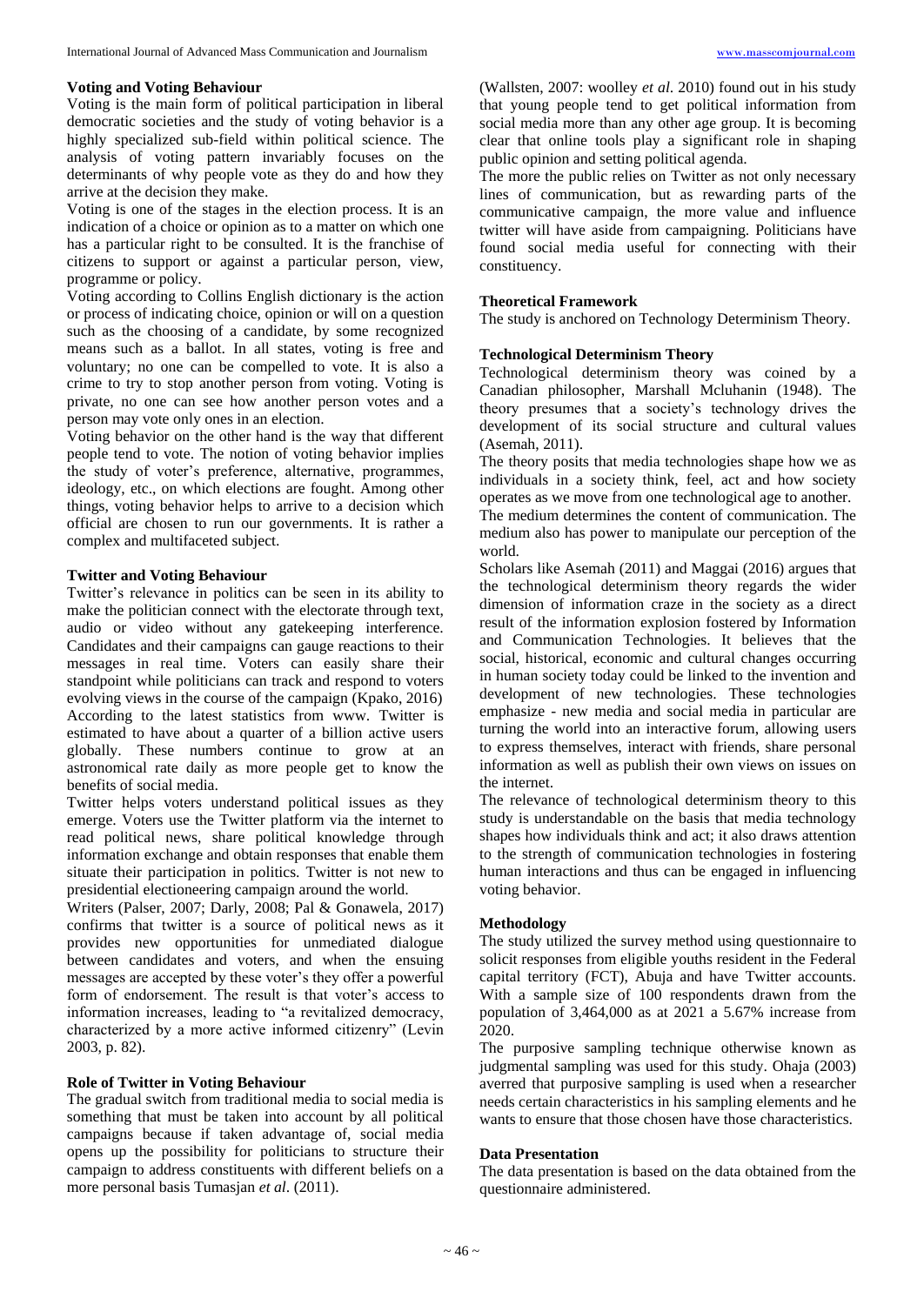**Table 1:** Devices utilized for accessing Twitter

| <b>Responses</b>                        | <b>Frequency</b> | Percentage% |
|-----------------------------------------|------------------|-------------|
| Laptop computer                         |                  |             |
| Mobile phone                            |                  |             |
| Tablet                                  |                  |             |
| Total                                   | 100              | 100         |
| $C_1$ , $C_2$ , $D'$ , $11C_1$ , $2021$ |                  |             |

**Source:** Field Survey, 2021

Data in table 1 shows the distribution of devices that respondents use to access their twitter accounts. A total of 98 respondents representing (98%) affirmed to use their mobile phones to access their twitter accounts, 2 respondents representing (2%) affirmed to use their tablets, while 0 respondents representing (0%) affirmed to use their laptop computer. This implies that majority of Twitter users use their mobile phones to access their accounts as ascertained by the 98 representing (98%) of the entire respondents.

**Table 2:** Major source of information on participation in voting

| Frequency | Percentage% |
|-----------|-------------|
|           |             |
|           |             |
| 74        |             |
| 100       | 100%        |
|           |             |

**Source:** Field Survey, 2021

Data in Table 2 shows the major source of information on participation in voting. About 34 respondents (34%) stated television was their primary source, while 2 respondents (2%) reported newspaper/magazine as their source and another 64 respondents (64%) declared that Twitter was their source of information. This means that majority get their information on participating in voting from Twitter as affirmed by 64 respondents (64%).

**Table 3:** Distribution of respondents exposure to voters registration exercise messages on Twitter

| <b>Responses</b>                                                                                                                                                                                                                                                 | <b>Frequency</b> | Percentage% |
|------------------------------------------------------------------------------------------------------------------------------------------------------------------------------------------------------------------------------------------------------------------|------------------|-------------|
| Yes, I have                                                                                                                                                                                                                                                      | 68               | 68          |
| No, I haven't                                                                                                                                                                                                                                                    |                  |             |
| I can't recall                                                                                                                                                                                                                                                   |                  |             |
| <b>Total</b>                                                                                                                                                                                                                                                     | 100              | 100%        |
| $C_{2}$ $\ldots$ $C_{n}$ $C_{n}$ $C_{n}$ $C_{n}$ $C_{n}$ $C_{n}$ $C_{n}$ $C_{n}$ $C_{n}$ $C_{n}$ $C_{n}$ $C_{n}$ $C_{n}$ $C_{n}$ $C_{n}$ $C_{n}$ $C_{n}$ $C_{n}$ $C_{n}$ $C_{n}$ $C_{n}$ $C_{n}$ $C_{n}$ $C_{n}$ $C_{n}$ $C_{n}$ $C_{n}$ $C_{n}$ $C_{n}$ $C_{n}$ |                  |             |

**Source:** Field Survey, 2021

Data in Table 3 shows respondents response to a question posed to them asking if they saw any message on twitter asking them to participate in voters registration exercise. A very large number (68, representing 68%) responded in the positive confirming that they indeed saw messages of such, only 17 respondents (17%) reported not seeing such message while 15 respondents (15%) cannot recall if they did or not.

**Table 4:** Distribution of respondents' response to calls to participate in voters' registration exercise

| <b>Responses</b> | <b>Frequency</b> | Percentage% |
|------------------|------------------|-------------|
| Yes i did        | 59               | 59          |
| No ididnt        |                  |             |
| Total            | 00               | 100         |

**Source:** Field Survey, 2021

Data Table 4 shows the respondents response to the question given to them asking them if they registered to vote. 59 respondents (59%) responded that they registered to vote while the other 41 respondents (41%) responded that they did not.

**Table 5:** Sociological factors that influence voters' behavior

| <b>Response</b>   | <b>Frequency</b> | <b>Percentage</b> |
|-------------------|------------------|-------------------|
| Income            | 10               | 10                |
| Occupation        | 10               | 10                |
| Education         | 10               | 10                |
| Gender            | 10               | 10                |
| Age               | 20               | 20                |
| Religion          | 10               | 10                |
| Ethnic background | 10               | 10                |
| Geography         | 10               | 10                |
| Family            | 10               | 10                |
| <b>Total</b>      | 100              | 100               |

**Source:** Field Survey, 2021

The data contained in Table 5 shows the responses of respondents to factors that influence their behaviors during voting process. About 10 respondents representing 10% of the total population of the study affirms that they are influence the income flow, 10 respondents representing 10% of the total population says they are influenced through occupational group, some affirmed that they are influenced by gender peer, some said through age group and social media interaction, some said religion, others said through ethnic background, and another segment of people said through geographical environment, while the remaining 10 percent said they are influenced through family members. To sum it up, this implies that a great numbers of the audience which falls under the youth age are influenced to vote through social interaction and age group.

#### **Discussion of Findings**

The study sought to find out if social media influences voters behaviour in the 2019 General Elections in Abuja. In response to this objective, to a very mild extent, twitter as a social media platform has an influence on some youths.

The study also sought to determine the influence social media has on Abuja youths voters behavior. In response to this objective, data evidences indicated that most of the people are influenced positively.

In the same wise, the study found that our understanding of the factors that influence voting appears to be largely unaffected by the misreporting phenomenon.

The study also made valid findings that voters are influenced by sociological factors such as income, occupation, education, gender, age, religion, ethnic background, geography, and family. These factors are somewhat triggered by social activists.

#### **Conclusion/Recommendations**

Based on the findings, the study concludes that 'Twitter', which is one of the most common social media platform especially among youths, play crucial role in influencing behavior in the 2019 General Elections and therefore serves as an effective means for influencing voters behaviour particularly in Abuja Nigeria. Furthermore, Twitter provides a dynamic ground to influence voters' behaviour to some extent despite the challenge of it being banned by the federal government lately. The study thus recommends that:

1. More political parties should be encouraged by Independent National Electoral Commission (INEC) to have a noticeable presence on the internet. A situation where only one or two political parties have a near monopoly of online presence does not augur well for the country's Democracy.